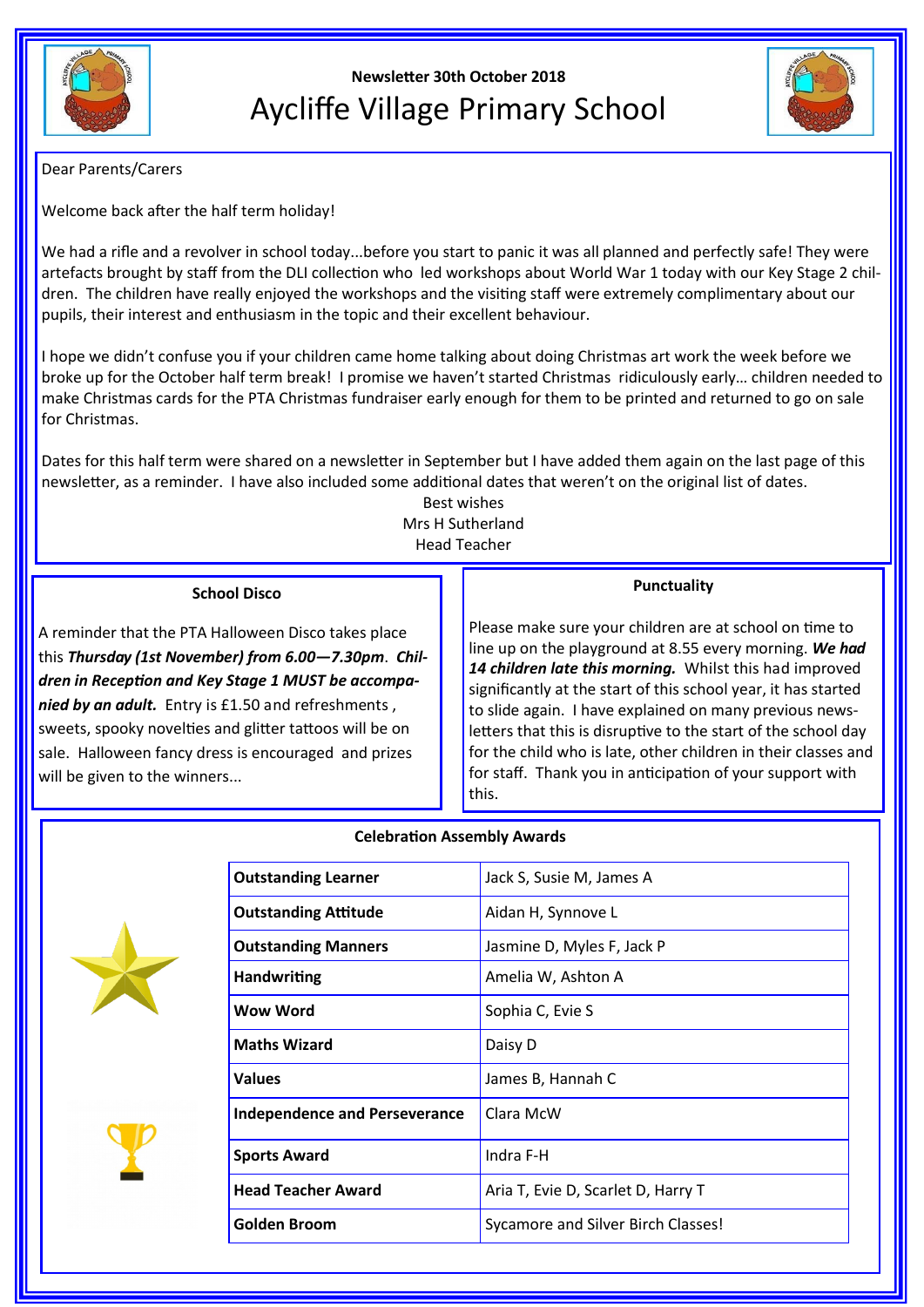#### **Remembrance Topic**

To show our respect to the centenary of the end of World War 1, our whole school will be involved in a Remembrance Topic this half term. Some year groups will be more involved than others, (due to the ap-

propriateness of the topic for different age ranges) but we feel it is important all year groups are involved in some way or another. All classes will be doing a piece of art work on the topic of Remembrance and these will be displayed in an Art Gallery in our school hall on *Friday 23rd November (viewing times between 10.00 and 11.00 and 2.30 and 4.30)* We really hope you can join us for this.

Aycliffe Village Local History Society has also very kindly donated copies of their book 'The Great War' for every child in our school. Most children will be bringing these home this week (although some teachers might keep their class's copies at school for a few weeks so they can use them for learning and research linked to this topic) I hope you and your children enjoy looking at this book whether this is now, or in the future. I am sure there will be many family links!

Poppies and other 'poppy themed items' will be on sale in school from tomorrow at playtimes. All money raised will go to the British Legion. We ask for donations for poppies and other items such as pencils, pencil sharpeners, rulers, cost 50p.

**Wow word of the week**



A word linked to our Remembrance topic...

## **Attendance for the week before October half term holiday**

| <b>Willow Class</b>         | 98.1 |
|-----------------------------|------|
| <b>Horse Chestnut Class</b> | 98.0 |
| <b>Sycamore Class</b>       | 100  |
| <b>Lime Class</b>           | 99.6 |
| <b>Silver Birch Class</b>   | 100  |
| <b>Rowan Class</b>          | 98.7 |
| <b>Hawthorn Class</b>       | 96.9 |

Well done to all classes for achieving attendance above our minimum target level of 96%. Special "Well done" to Sycamore class and Silver Birch class for achieving 100% attendance that was the best out of the entire school.

#### **School Meals and Packed Lunches**

We have had a number of children changing from packed lunches to school meals or vice versa recently. Please be aware, as explained on previous newsletters, that we need notice of three weeks before we can make these changes. This is as food is ordered in advance. If your child wishes to change please complete and return the required form (available on our school website or from Mrs Dolan in our school office)

Please can we also ask that school meals are paid for promptly (via Parent Pay) as Mrs Dolan is often having to chase up payments. Thank you for your support with this.

## **Update from our school's recent Review by Durham Local Authority (on 16th October)**

We had a busy week in school before the half term break with a full day review by Durham Local Authority (part of our ongoing improvement work following the last Ofsted inspection the school had in December 2016) This recognised the many improvements that have been made. As always, there is still more to be done (I am a big believer in not being complacent!) Staff from the Local Authority recognised that the areas that still need strengthening further are clearly identified on our current School Development Plan. It is now a case of continuing in the way we are going and having more time to show the impact of changes we are making.